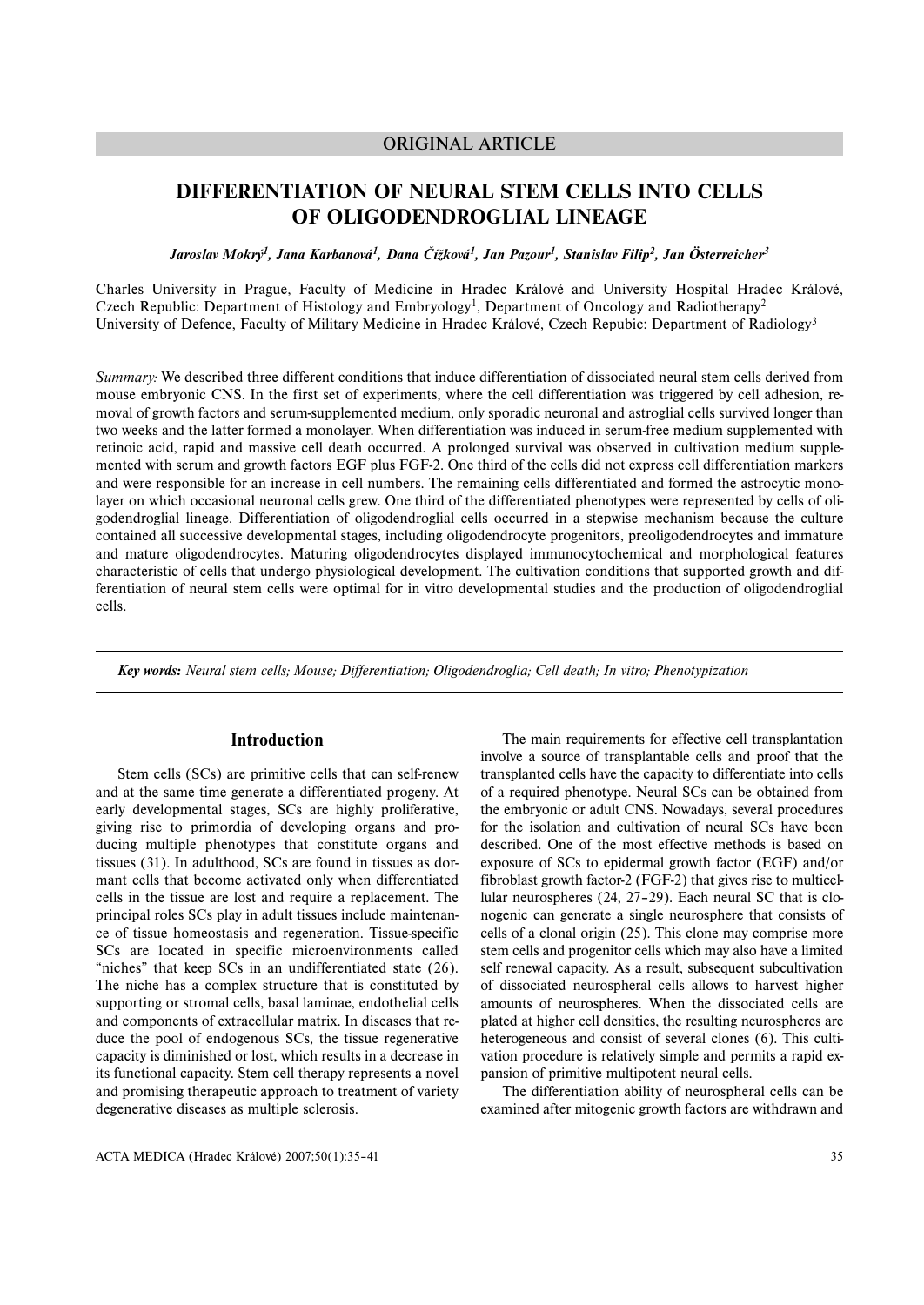cells are allowed to adhere to cultivation dishes or after intracerebral transplantation. Under these conditions, the primitive neurospheral cells reveal their multipotency and differentiate into distinct CNS cells. The terminal phenotypes generated by neural SCs in vitro include neuronal, astroglial and oligodendroglial cells (12, 24, 27–29). The production of ependymocytes requires modified conditions (17). Special pre-treatment can be used selectively to suppress or support the generation of desired phenotypes but such approaches are usually more expensive and time consuming.

In this study, we compared three different differentiation protocols and found that the presence of growth factors EGF and FGF-2 prevented cell death, increased cell numbers and supported the survival of undifferentiated cells representing approximately one third of the cells in the assay. Nevertheless most cells underwent spontaneous cell differentiation that favoured cells of astroglial and oligodendroglial lineages. Cultures contained successive stages of oligodendroglial development that expressed characteristic antigenic profiles and displayed morphology indicative of oligodendroglial cells. The mature oligodendrocytes showed all features of physiological differentiation.

### **Materials and Methods**

#### *Isolation and cultivation of neural stem cells*

The mice used for the experiment were housed in groups of two in a temperature- and humidity-controlled colony room that was maintained on a 12-hour light/dark cycle. Food and water were available ad libitum throughout the experiment. The experiments performed in this study were approved by the Ethical Committee supervising procedures on experimental animals at Charles University, Faculty of Medicine in Hradec Králové, Czech Republic.

Neural SCs were isolated from fetuses of timed pregnant B6,129S-Gt(ROSA)26Sor mice. Forebrains of E15 mouse fetuses were dissected free of meninges and mechanically dissociated by trituration through a fire polished pipette. Single cell suspension of neural progenitors from the fetal brain was plated separately into the culture flasks with untreated surfaces  $(40,000/cm<sup>2</sup>)$ . The cultivation medium consisted of Dulbecco's Modified Eagle's Medium/Ham's F12 (1:1; Sigma, Prague, Czech Republic), B27 Supplement without retinyl acetate (2%, Gibco, Paisley, UK), 2 mM L-Glutamine (Sigma), 100 U/ml penicillin and 100 μg/ml streptomycin (Gibco), 10 ng/ml human recombinant basic fibroblast growth factor (bFGF, PeproTech, London, UK) and 20 ng/ml mouse recombinant epidermal growth factor (EGF, PeproTech). Neural SCs grew in culture as freefloating neurospheres that were subcultivated by dissociation into single cell suspension two times per week, alternately mechanically or using Trypsin/EDTA (Gibco).

#### *Cell differentiation*

Neural SCs were allowed to differentiate as single cell suspension in I) growth factor free-medium supplemented

with fetal calf serum, II) medium composed of Neurobasal medium (Gibco) supplemented with B27 additives, 2mM L-Glutamine and 1 μM all-trans retinoic acid used to enhance differentiation or III) a medium that consisted of full medium with growth factors, used for the generation of neurospheres (described above) supplemented with 10 % fetal calf serum. Cells were allowed to adhere on polyornithine /fibronectin-coated coverslips.

#### *Cytological examination*

Cells in cultures were examined under the phase contrast with the inverted microscope Nikon Eclipse TE300. An Olympus BX50 fluorescent microscope equipped with a DP-70 digital camera was used for examining the coverslips with cells. For immunofluorescence staining, coverglasses with cell monolayer were washed in phosphate buffer containing 0.5 % Triton X-100 (Sigma) treated with 5 % normal goat serum or donkey serum and then incubated overnight with a primary antibody. Mouse monoclonal antibodies were utilized for the detection of glial fibrillary acidic protein (GFAP; GA-5, 1: 400; Sigma), Pan-NF (DA2, FNP7, RmdO20.11, prediluted, Zymed Laboratories, Invitrogen Corp., Paisley, UK), β-III tubulin (TU-20, 1:20, Exbio, Prague, Czech Republic) and O4 (81, 1:100, Chemicon). Rabbit polyclonal antibodies were used to identify GFAP (1:500, Dako, Glostrup, Denmark) and NG2 (1:200, Chemicon). Following washing, coverslips with cells were incubated with species-specific secondary antibodies for 45 min conjugated with Cy3, Cy2 (Jackson Immunoresearch; West Grove, PA, USA) or Alexa 488 (Molecular Probes). Slides were mounted in polyvinylalcohol/glycerol with 1,4-diazobicyclo-[2.2.2]-octane (DABCO). To avoid false positivity, parallel coverslips with cells were processed according to the same protocol but primary antibodies were omitted.

#### **Results**

Neurospheral dissociated cells were allowed to adhere to a surface covered with polyornithine/fibronectin and cultured in a medium supplemented with FCS not containing growth factors. Shortly after plating, cells adhered and most cells underwent cell death. The cells that survived were not able to increase their number by proliferation. In the following days, the surviving cells became flattened and tended to form a discontinuous monolayer (Fig. 1A). In gaps left between the flattened astrocytes, multiprocess cells were found. However, these cells died within14 days and disappeared from the culture. The only cells that survived in the medium grew on surfaces of astrocytic monolayer. Immunocytochemical detection identified only sporadic  $\beta$ -III tubulin<sup>+</sup>/NF<sup>+</sup> neuronal and O4<sup>+</sup> oligodendroglial cells; we identified less than 5 immunoreactive cells per coverslip. The remaining flattened cells that grew in a monolayer were strongly immunoreactive for GFAP. However, these flattened cells did not dispatch cytoplasmic processes.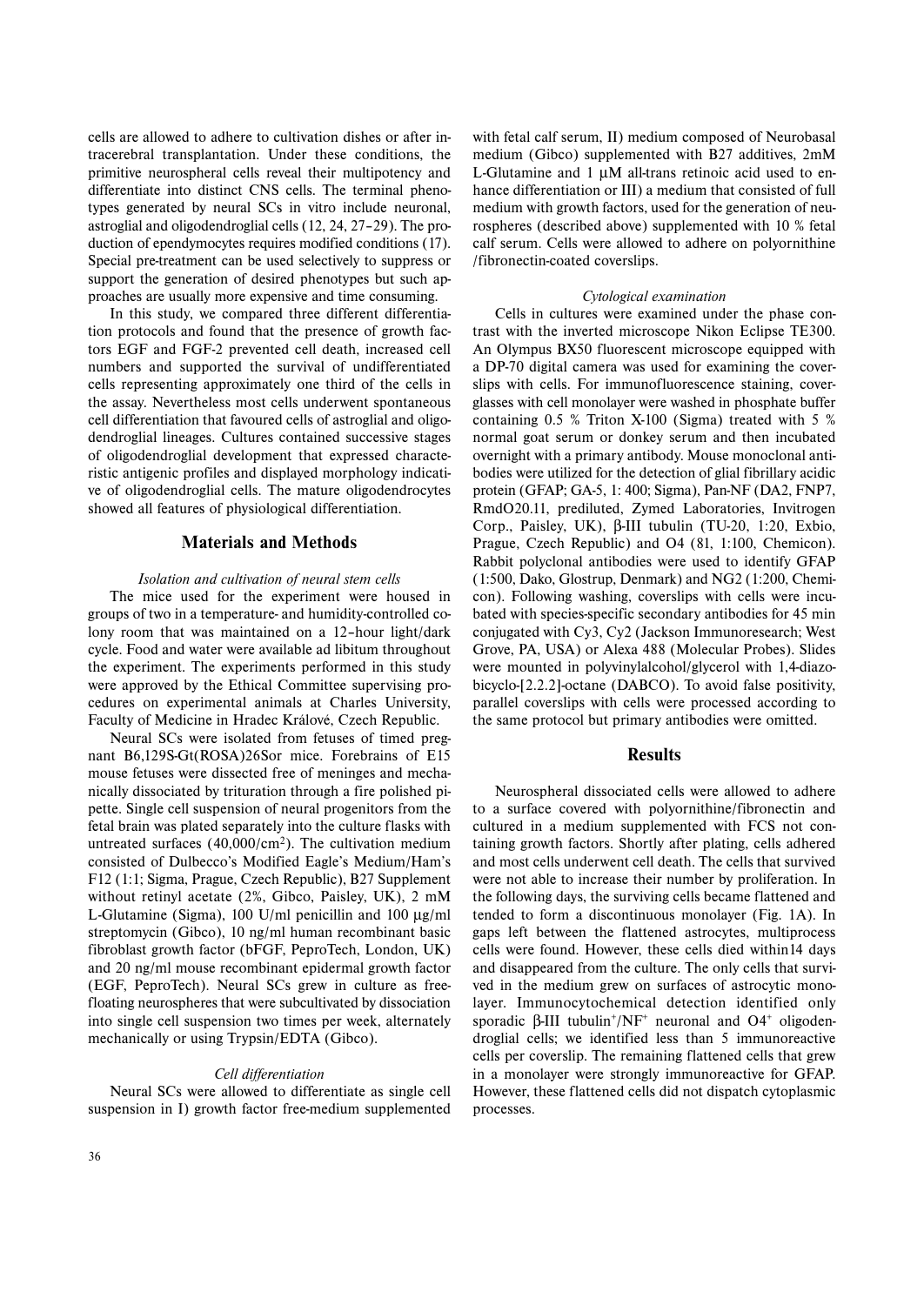When dissociated neurospheral cells were seeded on polyornithine/fibronectin-coated coverslips and grown in serum-free neurobasal medium not containing growth factors but supplemented with retinoic acid, the cells adhered, started to differentiate and astroglial cells formed a complex network. The cells that were observable in gaps between astrocytes expressed first NG2 and in a few days O4. However, these cells rapidly died and only debris of dead cells was attached to the underlying astrocytic monolayer (Fig. 1B).

The cultivation medium that was permissive for the survival of oligodendroglial cells consisted of neurobasal medium supplemented with FCS plus growth factors (EGF and FGF-2). Cells adhered to the substrate and started to form the cytoplasmic outgrowths. In three days, the first morphological differences between the differentiated cells became evident. The astroglial cells were flattened with few pale processes while oligodendroglial progenitors displayed few elongated thin processes. Neuronal cells were distinguishable later, by day 7. Because they looked like multiprocess bearing cells, they were initially similar to developing oligodendroglial cells in their morphology. Nevertheless, their amount was quite small. In a discontinuous monolayer, oligodendroglial cells were localized to empty spaces left between astroglial cells. Oligodendroglial cells with terminal outlying processes were in contact with peripheral edges of astroglial cells. The cells were still proliferating and in a week they formed a monolayer (Fig. 1C). The cells that



**Fig. 1:** Differentiation assays. A) Cells in serum-supplemented medium without growth factors differentiated mainly into astroglial monolayer. Few cells with bipolar or multipolar morphology survived on top of astrocytic cells. B) Exposure of dissociated neurospheral cells to serum-free medium supplemented with retinoic acid triggered massive cell death. C) Cells grown in cultivation medium supplemented with serum plus growth factors were rich in cells which differentiated preferentially into astroglia and oligodendroglia. Astroglia grown in media containing (C) growth factors have numerous slim processes, whereas astroglia in medium not containing factors (B) remain flattened and sometimes do not extend processes at all. D) The total amount of cells in a culture is assessed from the number of cell nuclei counterstained with DAPI; in medium supplemented with growth factors, cell nuclei that show features of cell death are scarcely visible (arrows). Scale bar: 20 μm.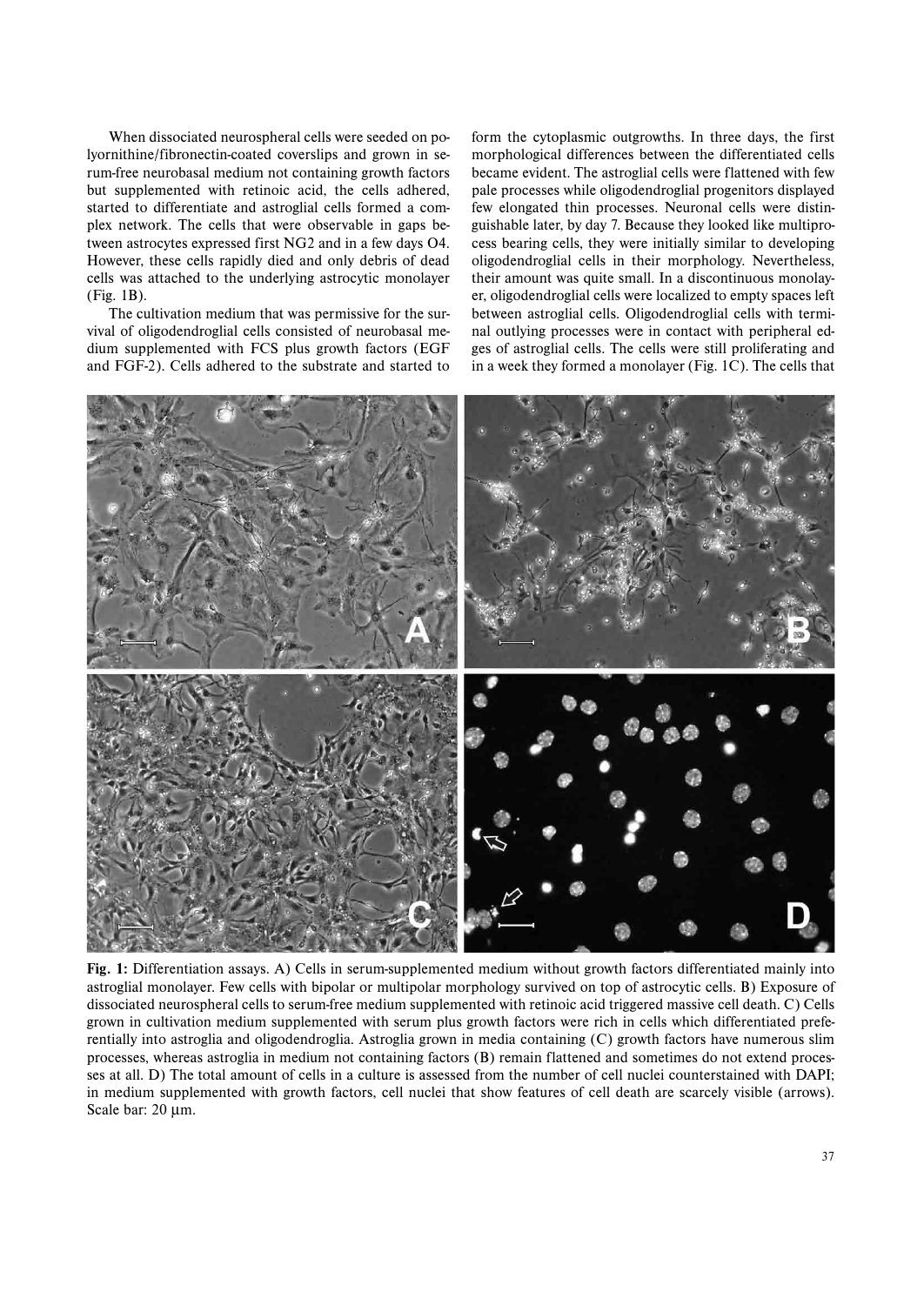

**Fig. 2:** Distinct stages of oligodendroglial development in the same differentiation assay. A) Cells expressing NG2 glycoprotein display few elongated processes. Arrows show cells that did not co-express O4; the other cells are NG2+O4+. B) Both mature and immature oligodendrocytes are strongly immunoreactive for O4 but they differ in the extent of their arborisation. Arrows show ghost-like cells with faint immunoreactivity. C) Multiple highly branched processes are extended outwards from the body of the mature oligodendrocyte. Interconnections, varicosities and small lamellar protrusions are visible in a complex network of branches. Scale bar: 15 μm.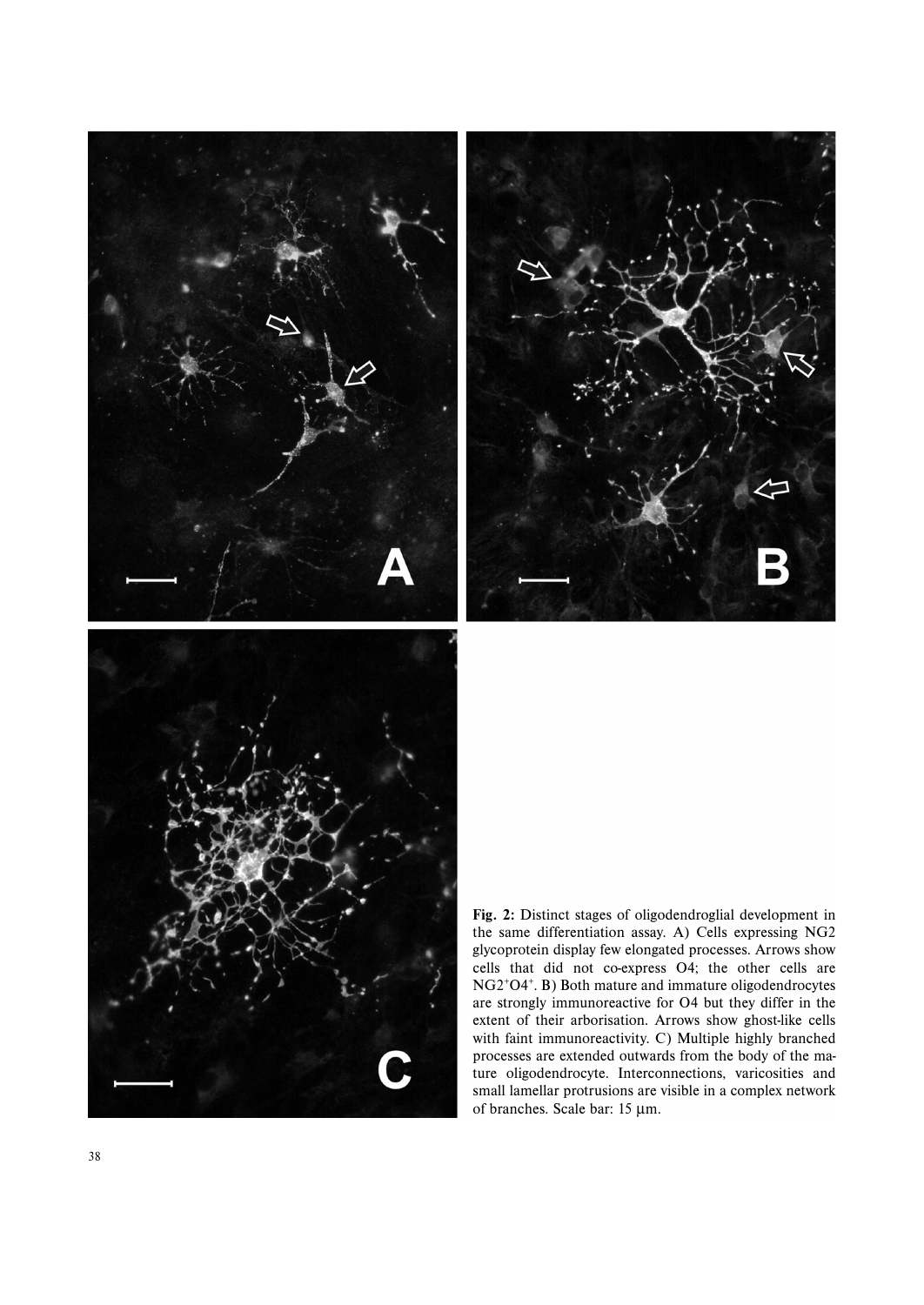underwent cell death were rarely detectable (Fig. 1D). Over this period, the number of oligodendroglial cells also increased and they grew on a surface of astroglial monolayer. Under the phase contrast, neuronal cells were not distinguishable in a continuous monolayer. Oligodendroglial progenitors were detected according to their typical morphology. Their polygonal irregular nucleus protruded above the level of other cells and reflected light in a whitish halo that surrounded the body. These cells were clustered in small and separated groups.

Immunocytochemical examination performed after two weeks permitted to identify distinct subpopulations of cells that grew in the culture. However, almost a third of cells in the culture did not show immunoreactivity for any marker used in this study. Approximately two thirds of cells expressing cell-specific markers were represented by GFAP+ astrocytes and one third expressed oligodendroglial markers NG2 and/or O4. Only sporadic cells expressed β-III tubulin. Oligodendroglial cells exhibited characteristic multiprocess morphology and did not stain for markers of astroglial and neuronal cells. NG2+O4– oligodendrocyte progenitors had only 1–5 primary processes that branched only occasionally (Fig. 2A). NG2+O4– preoligodendrocytes with small oval nucleus exhibited 4-10 primary processes that regularly sent secondary branches. A total amount of their secondary processes were twice as numerous as their primary processes. Occasionally, secondary processes formed tertiary branches. Another subset of oligodendroglial cells was labelled with O4 epitope but not with NG2. Although these immature and mature oligodendrocytes strongly expressed O4 in their perikaryon and processes, the adjacent areas in the culture also contained smaller cells that expressed O4 only faintly and looked like ghosts (arrows in Fig. 2B). They were more numerous than  $O4<sup>+</sup>$  oligodendrocytes (the ratio of their occurrence was 1:2–3), displayed short processes that branched rarely and were clustered in small groups. On the contrary, oligodendrocytes that expressed high levels of O4 formed a complex network with their cytoplasmic processes. The oligodendrocytes displayed 7–16 stout processes that formed 28–77 secondary processes in all. These were further divided into 21–71 tertiary processes that further branched in 5–52 quaternary processes, which sometimes formed branches of higher orders. Some secondary and higher processes made interconnections that contributed to the complexity of the arborisation of mature oligodendrocytes. Moreover, some oligodendrocytes began to make cytoplasmic protrusions and varicosities (Fig. 2C). These cells covered with their processes small areas of several underlying cells and formed non-overlapping field domains.

### **Discussion**

The neurosphere assay that is used for the propagation of neural SCs in vitro was developed for maintenance of SCs in an undifferentiated state (24). To prevent cell differentiation in the assay the cells are not allowed to adhere to cultivation surfaces and they are stimulated with mitogenic growth factors EGF and/or FGF-2 to proliferate (9, 24, 27, 29). The third condition required for a long term cultivation of neural SCs involves regular neurosphere dissociation. Without dissociation, the differentiated progeny appears in time within the neurospheres. In our previous studies, we documented that cells inside non-passaged neurospheres were able to undergo terminal differentiation and produce neurons that made interneuronal axodendritic synapses, astrocytes with processes rich in intermediate filaments and oligodendrocytes that formed myelin sheaths around adjacent axons (16, 18, 19).

To document multipotency of neural SCs and their ability to produce differentiated phenotypes, the mitogenic growth factors are removed from the neurosphere cultivation medium and cells are allowed to adhere to suitable adhesive substrates. The cultivation conditions may involve lots of modifications; for example, the different nature of adhesive substrates, cell density, the presence or absence of fetal calf serum, the addition of differentiation factors, hormones or growth factors etc. All these factors affect cell differentiation and influence the ratio of resulting cell types  $(5, 11, 14, 17, 32)$ . In the present study, we compared the efficacy in the production of differentiated phenotypes under three distinct cultivation conditions using the same adhesive substrate. First, the cell differentiation was triggered by cultivation in a medium where growth factors were substituted with fetal calf serum. A change in cultivation condition resulted in cell death that reduced the numbers of cells that differentiated. Relatively resistant astroglial cells that function in the CNS as major supporting elements were able to survive for more than two weeks and formed a supporting monolayer to which other sporadic differentiated cell types were anchored. In the second group of experiments, differentiation was induced by the addition of retinoic acid, a potent differentiation factor, to a serum-free medium. Its mechanism of action is well known and involves the stimulation of specific nuclear retinoic acid receptors and retinoid X receptors (e.g. 23). Retinoic acid is used to trigger neurogenic differentiation in embryonic SCs (8). As a result, the treatment induced rapid differentiation that was, however, followed by robust cell death, saving cells that grew in the astrocytic monolayer.

In the last experiment, differentiation was induced by cultivation of cells in a medium containing both serum and growth factors EGF plus FGF-2. These factors, supporting a survival and proliferation of neural SCs, prevented the massive cell death that occurred in other conditions and stimulated proliferation of neural SC progeny (21). Neural SCs are not the only neural cells that express receptor for EGF or FGF-2. Moreover, the affinity of membrane receptors to growth factors on these cells may change throughout the development. The early embryonic brain tissue expresses low numbers of high-affinity EGF receptors, which are capable of responding to very low concentrations of EGF.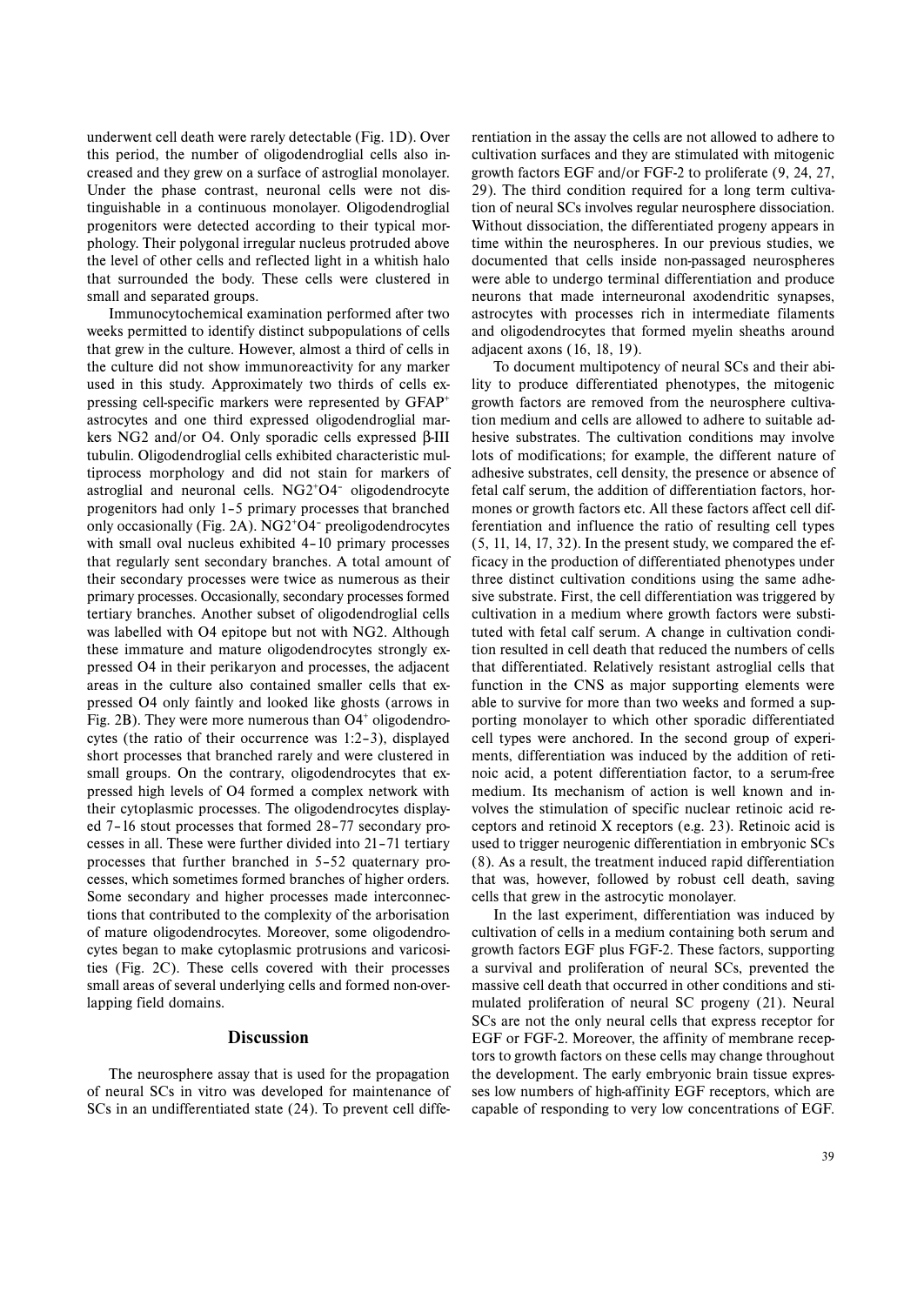During late gestation, the number of the receptors increased as gestation advanced but their apparent affinities for EGF declined, which could be correlated with differing roles of the receptors as development proceeds from tissue growth to tissue differentiation (1). In fetal neural cells, EGF stimulates differentiation of astrocytes and oligodendrocytes as demonstrated by an increase in glutamine synthetase and 2',3'-cyclic nucleotide 3'-phosphohydrolase (10). Furthermore, EGF can regulate the development of at least some mature neural cells, since in the mammalian CNS, receptors for EGF were identified in the plasma membrane of mature astrocytes (about  $10^4$ – $10^5$  receptor molecules per cell) and oligodendrocytes (between  $6x10^3 - 10^4$  receptors/ cell), as reviewed by Lakshmanan et al. (15) and Morrison (20). Expression of receptors for FGF on cells of oligodendroglial cell lineage reflects the ability of FGF-2 to regulate growth of the relevant subpopulations (3). FGF-2 stimulates proliferation of oligodendrocyte progenitors and regulates their differentiation into the preoligodendrocyte (4, 7). Moreover, FGF-2 was reported to convert bipotent oligodendrocyte progenitors to multipotent stem cells (13). In harmony with the above described actions that EGF and FGF-2 exert on cells of astroglial and oligodendroglial cell lineages, the differentiation assay contained mainly astrocytes and oligodendrocytes.

The amount of cells belonging to oligodendroglial cell lineage was relatively high. These cells comprised a third of all differentiated cells, which are quantities larger than mentioned other investigators; a usual outcome of oligodendroglial cells after spontaneous differentiation represents less than 3 % (14, 27, 29, 30). Oligodendroglial cells observed in our cultures were found at different stages of their development. The cultures contained oligodendroglial progenitors, preoligodendrocytes, immature and mature oligodendrocytes. Because the normal development of oligodendroglia occurs according to a well-defined lineage with the four successive stages (reviewed e.g. in 22), the concurrent presence of all these stages in our culture indicated that these cells derived from neural SCs in vitro developed physiologically in a stepwise process. Cells in distinct phases of their development were recognized according to their characteristic morphology and antigenic profile. Oligodendrocyte progenitors were identified as cells expressing chondroitin sulphate proteoglycan NG2 and possessing few primary processes that branched only occasionally. Such morphology correlates well with the proliferative potential of these cells and their capacity for migration. These progenitors were immunonegative for O4 epitope (sulphatides/seminolipids), although a faint immunoreactivity of ghost-like cells (Fig. 2B) might comprise late stages of progenitor cells. A strong immunoreactivity for O4 is characteristic of preoligodendrocytes and oligodendrocytes. Preoligodendrocytes were identified by co-expression of NG2 proteoglycan. These cells were still mitotically active and therefore their arborisation was not large; the cells formed low numbers of primary processes that branched and occasionally gave rise to tiny tertiary processes. O4+ oligodendrocytes did not stain for NG2 and displayed multiple stout processes, which divided into secondary, tertiary and quaternary branches. Some branches anastomosed with others. This way the oligodendrocytes acquired a highly complex dendritic morphology with elaborated process network resembling a spider web. In areas containing large accumulation of mature oligodendrocytes, the underlying cells in the monolayer were contacted by ramified fine processes of overlying  $O4^+$  cells. Although the surface of a monolayer was almost entirely covered with an extensive process network of  $O4<sup>+</sup>$  cells, the process field domains of neighboring oligodendrocytes did not overlap. Such highly complex morphology correlates to functionally developing oligodendrocytes. In the gray matter of the CNS, these cells occupy distinct domains and contact lots of cells with their multiple processes. The utmost stage of differentiation of oligodendrocytes observed in our cultures was characteristic with the formation of multiple varicosities along their highly branched processes and occasional flattened protrusions. The presence of these structures indicates a readiness of oligodendrocytes for the formation of the myelin sheaths. Although the myelin sheaths do not appear in the culture, the capacity of oligodendroglial cells produced in vitro to form the lamellar structures was documented after their transplantation to dysmyelinated brains (2).

Results of experiments described in this study document to what extent cultivation conditions affect the numbers and phenotypes of cells that are produced in vitro after plating equal initial neural stem cells. The addition of EGF and FGF-2 to a serum-supplemented medium used to induce cell differentiation elevates the numbers of surviving cells and at the same time allows successive differentiation of oligodendroglial cells according to the normal developmental pattern. Moreover, oligodendrocytes that arise under these conditions bear all the features of physiological maturation. All these data give evidence that neural SCs represent an ideal source of multipotent cells for in vitro developmental studies and the production of oligodendroglial cells.

#### *Acknowledgement*

The authors are thankful to Mrs. Hana Hollerová for her skillful technical assistance.

This work was supported by the research project No. NR/7969-3 from Internal Grant Agency of Ministry of Health, Czech Republic.

### **Reference**

- 1. Adamson ED, Meek J. The ontogeny of epidermal growth factor receptors during mouse development. Dev Biol 1984;103:62–70.
- 2. Ader M, Schachner M, Bartsch U. Integration and differentiation of neural stem cells after transplantation into the dysmyelinated central nervous system of adult mice. Eur J Neurosci 2004;20:1205–10.
- 3. Bansal R, Pfeiffer SE. Regulation of FGF receptors in the oligodendrocyte lineage. Mol Cell Neurosci 1996;7:263–75.
- 4. Bansal R, Pfeiffer SE. Regulation of oligodendrocyte differentiation by fibroblast growth factor. Adv Exp Med Biol 1997;429:69–77.